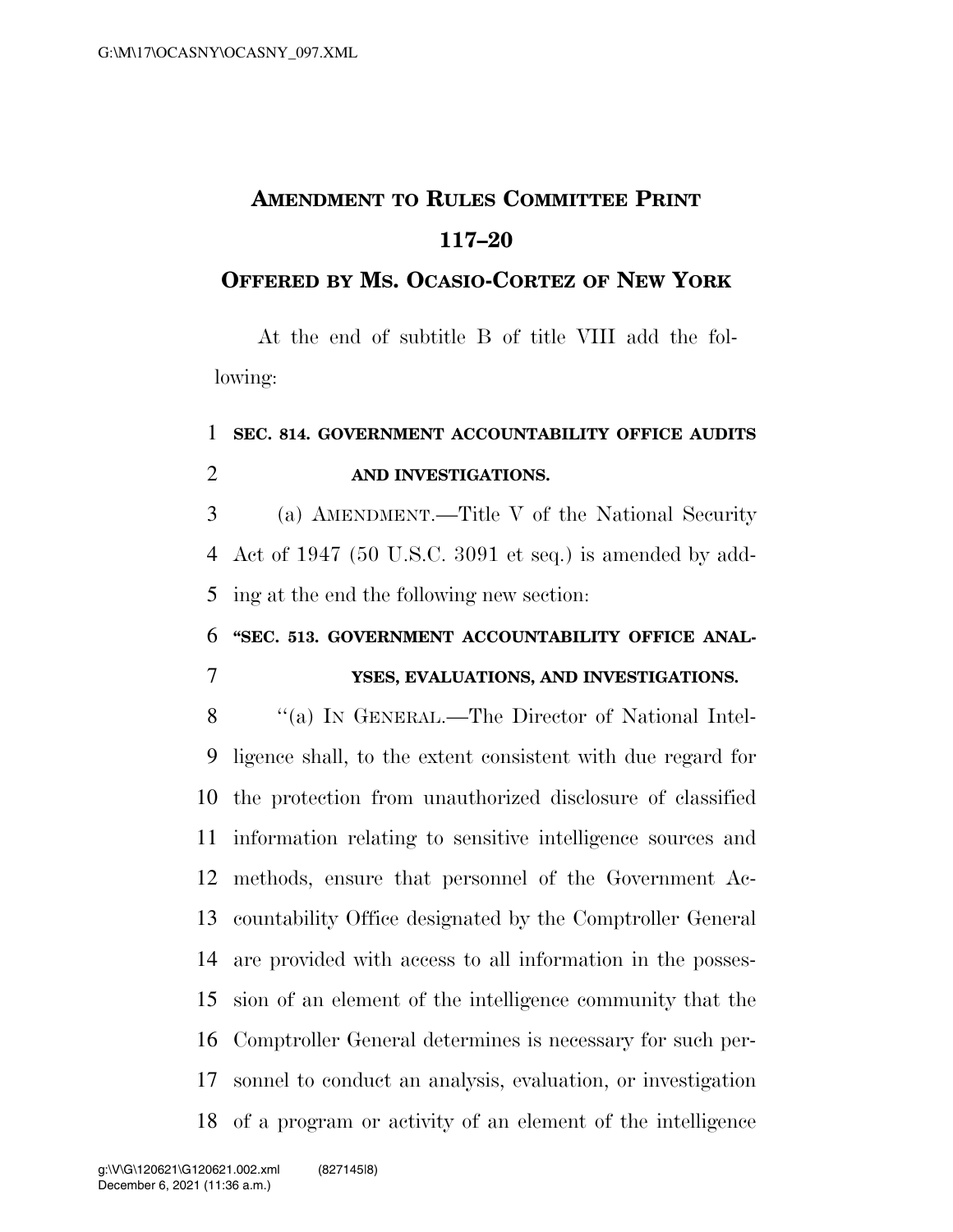community that is requested by a committee of Congress with jurisdiction over such program or activity.

 ''(b) CONFIDENTIALITY.—(1) The Comptroller Gen- eral shall maintain the same level of confidentiality for in- formation made available for an analysis, evaluation, or investigation referred to in subsection (a) as is required of the head of the element of the intelligence community from which such information is obtained. Officers and em- ployees of the Government Accountability Office are sub- ject to the same statutory penalties for unauthorized dis- closure or use of such information as officers or employees of the element of the intelligence community that provided the Comptroller General or officers and employees of the Government Accountability Office with access to such in-formation.

 ''(2) The Comptroller General shall establish proce- dures to protect from unauthorized disclosure all classified and other sensitive information furnished to the Comp- troller General or any representative of the Comptroller General for conducting an analysis, evaluation, or inves- tigation referred to in subsection (a). Such procedures shall be established in consultation with the Director of National Intelligence and the congressional intelligence committees.